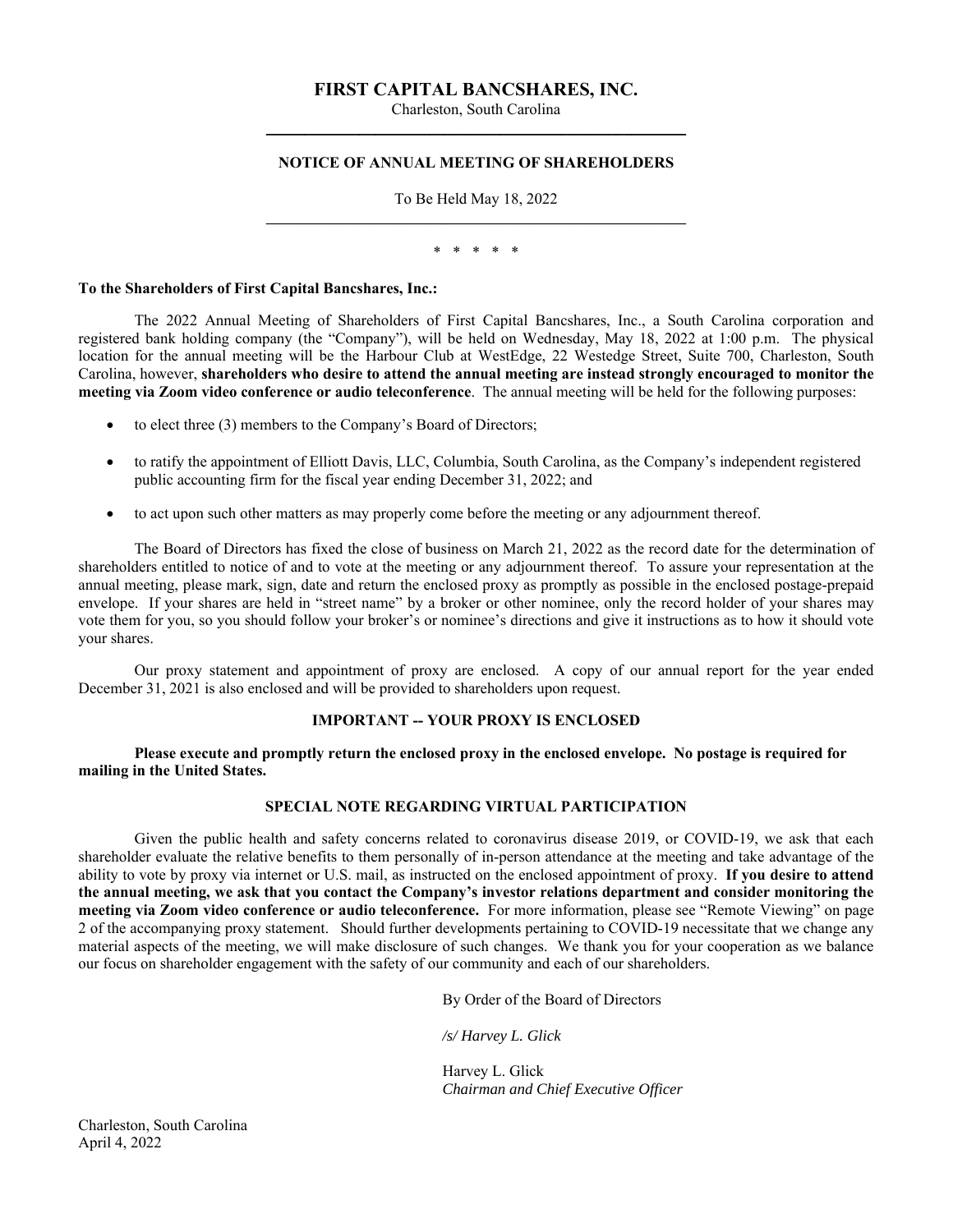# **TABLE OF CONTENTS**

| PROPOSAL NO. 2 - RATIFICATION OF INDEPENDENT REGISTERED PUBLIC ACCOUNTING FIRM  14 |  |
|------------------------------------------------------------------------------------|--|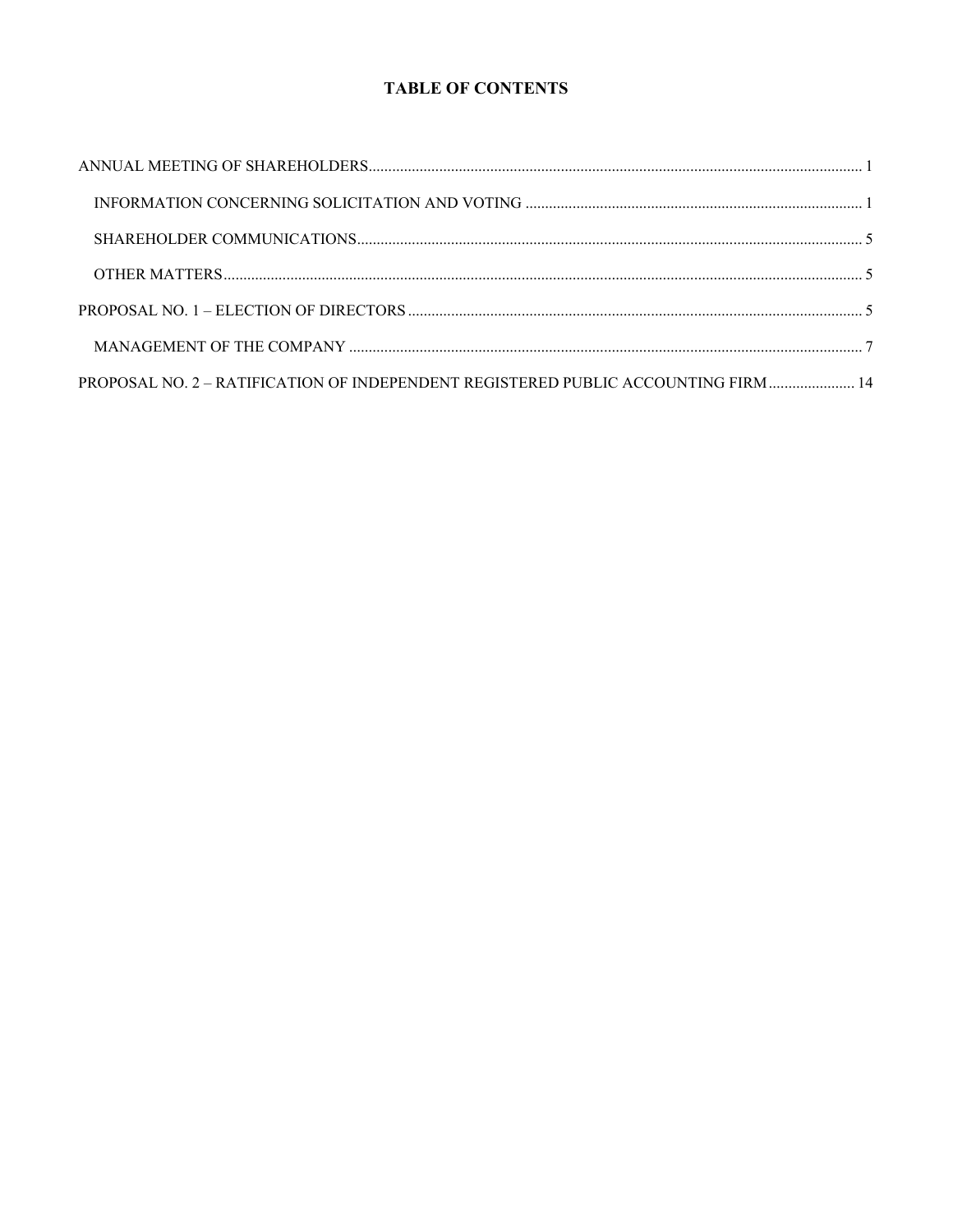# **FIRST CAPITAL BANCSHARES, INC.**

Charleston, South Carolina

#### **PROXY STATEMENT**

#### **ANNUAL MEETING OF SHAREHOLDERS**

# **To Be Held May 18, 2022**

# **INFORMATION CONCERNING SOLICITATION AND VOTING**

 The enclosed proxy is solicited by the Board of Directors, sometimes referred to herein as the Board, of First Capital Bancshares, Inc., a South Carolina corporation and registered bank holding company (the "Company"), for use at our Annual Meeting of Shareholders to be held at the Harbour Club at WestEdge, 22 Westedge Street, Suite 700, Charleston, South Carolina at 1:00 p.m. on Wednesday, May 18, 2022, and any adjournment thereof. We will bear the cost of soliciting proxies. In addition to solicitation of proxies by internet and mail, our employees, without extra remuneration, may solicit proxies personally or by telephone or electronic communication. We will reimburse brokerage firms and other custodians, nominees and fiduciaries for their reasonable out-of-pocket expenses for forwarding proxy materials to beneficial owners and seeking instruction with respect thereto. Our principal executive offices are located at 304 Meeting Street, Charleston, South Carolina 29401.

Copies of this proxy statement and accompanying appointment of proxy were mailed to shareholders on or about April 4, 2022.

#### **Revocability of Proxies**

 Voting via internet or returning the enclosed appointment of proxy in advance will not limit in any way your right to vote at the Annual Meeting if you later decide to attend the meeting and vote in person. Any registered shareholder giving a proxy has the power to revoke it at any time before it is voted by submitting a later dated proxy or written notice to us (Attention: Corporate Secretary) or by attending the meeting and voting in person. If, however, your shares are held in nominee or "street name", you must contact your bank, broker or other nominee to revoke a proxy, or, if you have obtained a legal proxy from your bank, broker or other nominee giving you the right to vote your shares, you may change your vote by attending the meeting, presenting the legal proxy, and voting in person.

If you execute and return the enclosed appointment of proxy or submit your proxy via the internet by visiting the website indicated on your appointment of proxy, you may still attend the meeting and vote your shares in person. When you arrive at the meeting, first notify the Secretary of your desire to vote in person. You will then be given a ballot to vote in person, and provided you do vote in person or otherwise validly revoke your prior appointment of proxy as described above, your appointment of proxy will be disregarded.

*If you attend the meeting in person*, you may vote your shares without returning the enclosed appointment of proxy or voting via the internet. However, if you do not return the enclosed appointment of proxy or submit your proxy via the internet and your plans change and you are not able to attend, your shares will not be voted. Even if you plan to attend the meeting, the best way to ensure that your shares will be voted is to submit the enclosed appointment of proxy or vote via the internet. If you later wish to change your vote, you may do so.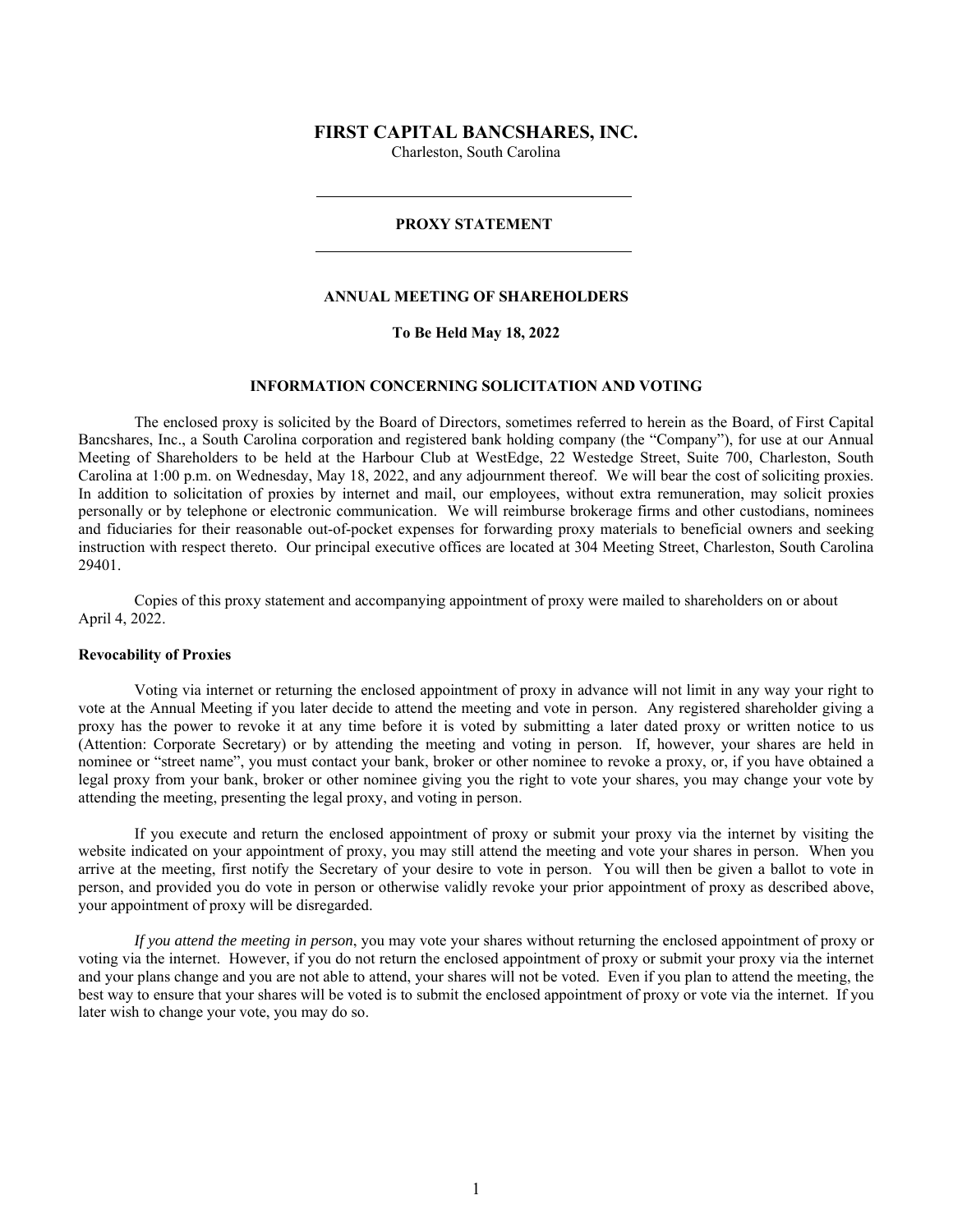## **Voting**

*Your vote is important.* Your shares can be voted at the Annual Meeting only if you attend the meeting or vote by proxy. You do not have to attend the meeting to vote, but rather can vote by proxy if you so elect.

*Instructions for our holders of common stock*. Holders of record of our shares of common stock may vote by executing and returning the enclosed appointment of proxy in the pre-addressed pre-paid envelope provided with this proxy statement or by visiting the website indicated on the accompanying appointment of proxy. If you vote via the internet, follow the simple instructions and use the personalized control number specified on your appointment of proxy to vote your shares. You will be able to confirm that your vote has been properly recorded. Your internet vote authorizes the named proxies to vote your shares in the same manner as if you had marked, signed, and returned an appointment of proxy through the mail.

The Board of Directors has named Barry A. Emerson and Julius Anderson, Jr. (the "Proxies") as management proxies in the enclosed appointment of proxy. When appointments of proxy in the enclosed form are properly executed and submitted in time for the Annual Meeting, the shares they represent will be voted at the meeting in accordance with the directions you give. If no directions are given on how to vote your shares, the appointment of proxy will be voted FOR approval of the three (3) nominees for director in Proposal 1 described herein and FOR ratification of the appointment of Elliott Davis, LLC as the Company's independent registered public accounting firm in Proposal 2. If, at or before the time of the Annual Meeting, any nominee named in Proposal 1 has become unavailable for any reason, the Proxies will have the discretion to vote for a substitute nominee. On such other matters as may properly come before the Annual Meeting, the Proxies will be authorized to vote the shares of common stock represented by appointments of proxy in accordance with their best judgment. These matters may include, among other matters, approval of the minutes of the 2021 annual meeting of shareholders and consideration of a motion to adjourn the Annual Meeting to another time, date or place.

*Record Holders.* If you hold your shares of the Company's common stock in your own name, you are a "record" shareholder. Record shareholders may submit a proxy via the internet by visiting the website indicated on the appointment of proxy that accompanies this proxy statement or otherwise complete and sign the accompanying appointment of proxy and mail it in the business return envelope provided. Record shareholders may also vote in person at the Annual Meeting.

*Street Name Holders.* If you hold your shares of the Company's common stock through a broker or other nominee, you are a "street name" shareholder. Street name shareholders who wish to vote at the Annual Meeting need to obtain the proxy materials from the institution that holds their common stock and follow the voting instructions on that form. Unless you make special arrangements with your broker or other nominee, shareholders holding in "street name" will not be permitted to vote in person at the Annual Meeting.

# **Remote Viewing**

Due to the ongoing public health impact of COVID-19 and to support the health, safety, and well-being of our team members and shareholders, we expect very limited attendance at the annual meeting and strongly encourage all shareholders to vote by proxy in advance of the meeting. In order to provide shareholders with an opportunity to monitor the annual meeting remotely, we will stream the meeting live via Zoom and also provide an audio teleconference option. To register to view the meeting remotely, please contact our Investor Relations department by sending an email to investorrelations@bankwithfirstcapital.com or by calling (843) 990-7712. Once you have registered, the link and passcode for the Zoom video conference will be provided to you.

Please note that the official business of the meeting will be conducted solely in person in Charleston, South Carolina, and that votes may be cast only by proxy in advance of the meeting or in person at the meeting. Shareholders will not be able to vote remotely during the live stream of the meeting via Zoom or by audio teleconference. The Company is providing the live stream and teleconference of the meeting as an accommodation to shareholders in light of public health concerns. Neither the live stream nor the teleconference is a substitute for the physical, in-person meeting.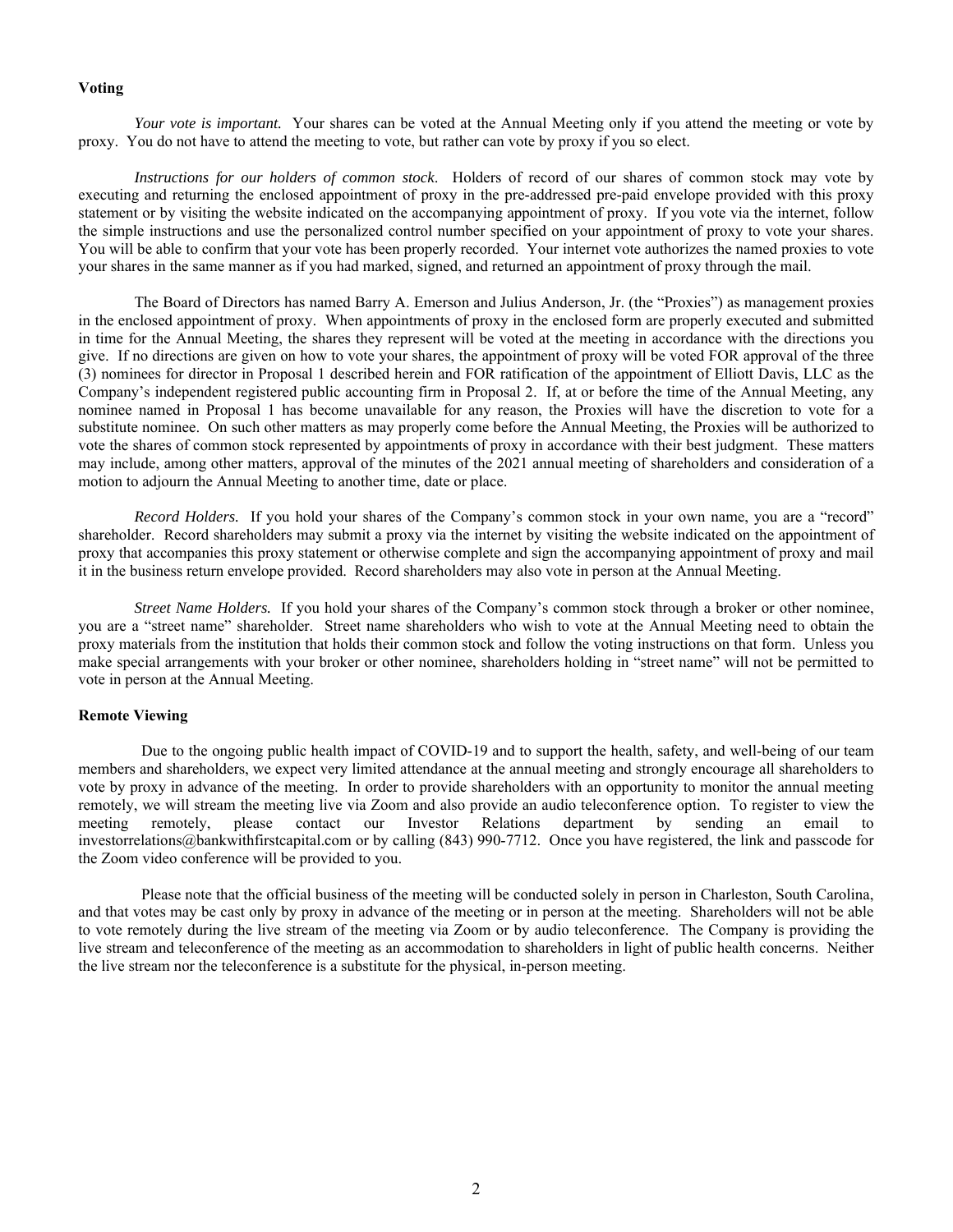# **Record Date and Voting Securities**

Only the holders of record of our common stock at the close of business on the record date, March 21, 2022, are entitled to notice of and to vote at the meeting. On the record date, 5,085,586 shares of our common stock were issued and outstanding. Shareholders are entitled to one vote for each share of common stock held on the record date.

#### **Quorum**

A majority of the shares of our common stock issued and outstanding on the record date must be present in person or by proxy to constitute a quorum for the conduct of business at the Annual Meeting. Shares represented in person or by proxy at the meeting will be counted for the purpose of determining whether a quorum exists. Once a share is represented for any purpose at the meeting, it will be treated as present for quorum purposes for the remainder of the meeting and for any adjournments. If you submit a valid appointment of proxy or attend the meeting in person, your shares will be counted for purposes of determining whether a quorum is present, even if you abstain or instruct the proxies to abstain from voting on one or more matters. Broker "non-votes" also will be counted in determining whether there is a quorum. Broker "non-votes" will occur if your shares are held by an institution as nominee or in "street name" and are voted on one or more matters at the meeting but they are not voted by the broker on a "non-routine" matter (such as Proposal 1 discussed in this proxy statement) because you have not given the broker voting instructions on that matter. If your shares are represented at the meeting with respect to any matter voted on, they will be treated as present with respect to all matters voted on, even if they are not voted on all matters. If a quorum is not present at the opening of the Annual Meeting, the meeting may be adjourned by the vote of a majority of the shares of common stock voting on the motion to adjourn.

### **How Your Votes Will be Counted**

Each share of common stock is entitled to one vote for each matter submitted for a vote, and, in the election of directors, for each director to be elected. Proxies will be tabulated by one or more inspectors of election designated by the Board of Directors.

**Proposal 1 — Election of directors.** In the election of directors under Proposal 1, the three (3) nominees receiving the highest number of votes for the three (3) director seats will be elected. Shares not voted (including abstentions and broker non-votes) will have no effect on the outcome of this proposal. Shareholders are not authorized to cumulate their votes for directors.

**Proposal 2 — Ratification of the appointment of Elliott Davis, LLC as the Company's independent registered public accounting firm.** The appointment of the independent registered public accounting firm will be ratified under this proposal if the number of votes cast for the proposal exceeds the number of votes cast against the proposal.Shares not voted (including abstentions and broker non-votes) will have no effect on the outcome of this proposal.

#### **Expenses of Solicitation**

We will pay the cost of this proxy solicitation. In addition to solicitation by mail, the Company's and its subsidiary bank's directors, officers and employees may solicit appointments of proxy in person, by telephone or via electronic means such as the internet. None of these persons will receive any additional or special compensation for this solicitation. We will, on request, reimburse brokerage houses and other nominees for their reasonable expenses for sending these proxy soliciting materials to the beneficial owners of the Company's stock held of record by such persons.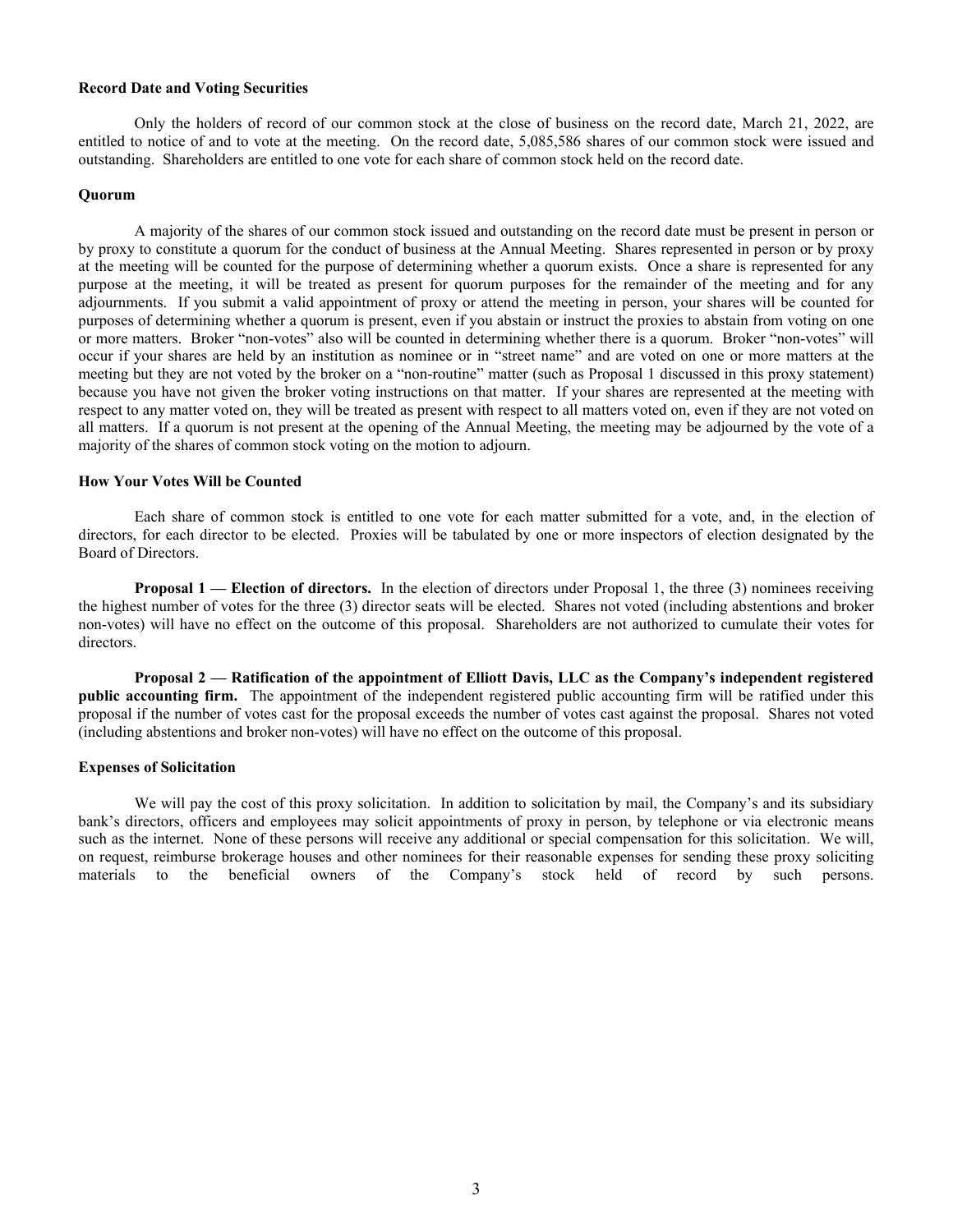# **Beneficial Ownership of Voting Securities**

The following table sets forth certain information regarding the ownership of shares of our common stock as of March 21, 2022 by (a) each director of the Company and/or the Bank, (b) each of our executive officers identified below, and (c) all directors and executive officers as a group.

Each of the shareholders named in this table has voting and investment power with respect to the shares indicated as beneficially owned. All percentages are based on 5,085,586 shares outstanding as of March 21, 2022.

| <b>Name of Beneficial Owner</b>                              | <b>Shares</b><br><b>Beneficially</b><br>Owned $^{(1)(2)}$ | Percentage<br>Owned $(3)$ |
|--------------------------------------------------------------|-----------------------------------------------------------|---------------------------|
| Julius "Jules" Anderson, Jr. <sup>(4)</sup>                  | 50,972                                                    | 1.00%                     |
| William Melvin Brown III, M.D.                               | 8,702                                                     | $\ast$                    |
| Frank J. Cole, Jr.                                           | 194,767                                                   | 3.80%                     |
| John Douglass <sup>(5)</sup>                                 | $-0-$                                                     | $-0-$                     |
| Raymond N. DuBois, M.D., Ph.D.                               | 28,500                                                    | $\ast$                    |
| Barry A. Emerson                                             | 36,000                                                    | *                         |
| Harvey L. Glick                                              | 186,767                                                   | 3.65%                     |
| H. Lee Howell, Jr.                                           | 190,700                                                   | 3.73%                     |
| Joseph Kassim                                                | 79,000                                                    | 1.55%                     |
| James W. Mason III                                           | 79,821                                                    | 1.56%                     |
| John B. McCoy                                                | 170,648                                                   | 3.34%                     |
| Michael C. Robinson                                          | 43,500                                                    | $\ast$                    |
| Tradd Rodenberg <sup>(5)</sup>                               | 12,155                                                    | *                         |
| John D. Russ                                                 | 186,767                                                   | 3.65%                     |
| All directors and executive officers as a group (14 persons) | 1,268,299                                                 | 23.90%                    |

\* Indicates the individual beneficially owns less than 1% of the class of shares.

 $<sup>(1)</sup>$  Except as otherwise noted, to the best knowledge of the Company's management, the above individuals and group exercise sole</sup> voting and investment power with respect to all shares shown as beneficially owned.

(2) Included in the beneficial ownership tabulations are the following shares underlying stock options to purchase shares of common stock of the Company that were exercisable as of December 31, 2021 or that become exercisable within 60 days of such date: Mr. Anderson – 13,500 shares; Dr. Brown – 1,667 shares Mr. Cole – 36,500 shares; Dr. DuBois – 13,500 shares; Mr. Emerson – 13,500 shares; Mr. Glick – 28,500 shares; Mr. Howell – 22,500 shares; Mr. Kassim – 6,000 shares; Mr. Mason – 15,000 shares; Mr. McCoy – 22,500 shares; Mr. Robinson – 13,500 shares; Mr. Rodenberg – 6,000 shares; Mr. Russ – 28,500 shares; and such individuals as a group – 221,167 shares.

(3) The calculation of the percentage of class beneficially owned by each individual and the group is based, in each case, on the sum of  $(1)$ 5,085,586 outstanding shares of common stock, and (2) the number of additional shares that could be purchased by that individual or by persons included in the group under options to purchase common stock capable of being exercised within 60 days of December 31, 2021.

(4) Includes 7,750 shares over which Mr. Anderson shares voting and investment power.

(5) Executive officer only.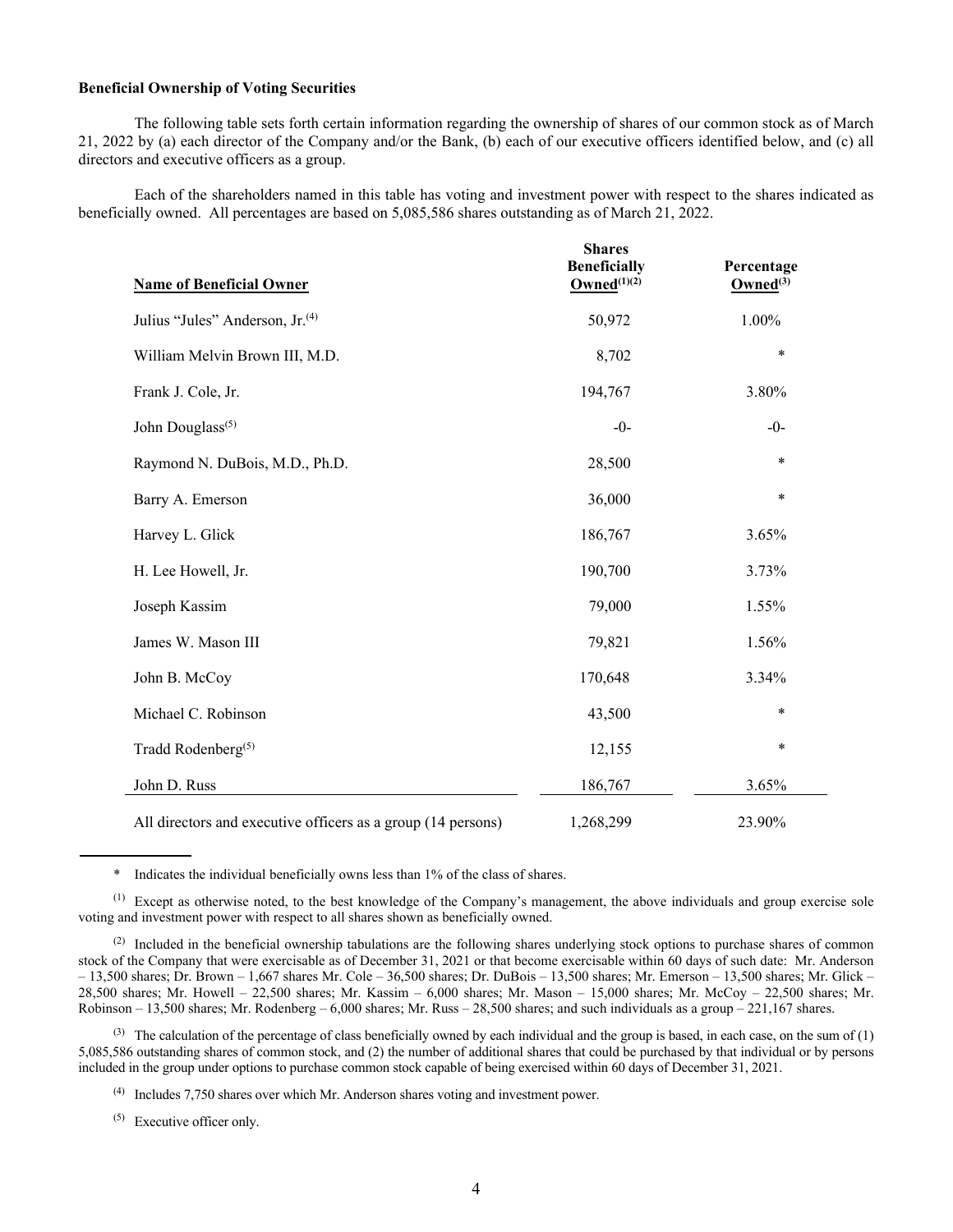## **SHAREHOLDER COMMUNICATIONS**

 Shareholders and other interested parties may communicate with the Board by writing to Harvey L. Glick, our Chairman and Chief Executive Officer, at 304 Meeting Street, Charleston, South Carolina 29401. Mr. Glick will relay such communications to the Board of Directors.

#### **OTHER MATTERS**

The Board of Directors knows of no other business to be brought before the Annual Meeting, but intends that, as to any such other business, the shares will be voted pursuant to the proxy in accordance with the best judgment of the person or persons acting thereunder.

#### **PROPOSAL NO. 1 – ELECTION OF DIRECTORS**

The Company is a South Carolina business corporation that serves as the registered bank holding company of First Capital Bank, a South Carolina state-chartered bank. The Company owns all of the outstanding capital stock of First Capital Bank.

**Board size and membership.** Under the Company's bylaws, the number of directors shall be the number the Board determines from time to time prior to each Annual Meeting of Shareholders at which directors are to be elected. That number cannot be less than five (5) nor more than twenty-five (25). The Board has set the size of the Company's Board of Directors at nine (9), effective at the Annual Meeting.

**Terms of Directors.** The Company's Articles of Incorporation provide that the Board shall be divided into three classes, each containing as nearly equal a number of directors as possible, with one of the three classes standing for election each year. This is referred to as having a staggered, or classified, board of directors. The three (3) nominees listed below have been nominated for election to three-year terms.

**Director Independence.** Other than our Chairman and Chief Executive Officer, Harvey L. Glick, and our immediate past Chief Executive Officer, Frank J. Cole, Jr., all of the current members of the Company's Board of Directors are independent directors. Joseph Kassim, the Company's Chief Financial Officer and the President and Chief Operating Officer of First Capital Bank, serves on First Capital Bank's Board of Directors.

**Directors to be elected at this Annual Meeting.** At this Annual Meeting, three (3) directors will be elected to the Company's Board of Directors. The nominees are listed below.

**How votes will be counted.** Unless you give instructions to the contrary, the Proxies will vote for the election of the three (3) nominees listed below by casting the number of votes for each nominee designated by the shareholder proxies. If, at or before the meeting time, any of these nominees should become unavailable for any reason, the Proxies have the discretion to vote for a substitute nominee. Management currently has no reason to anticipate that any of the nominees will become unavailable for election.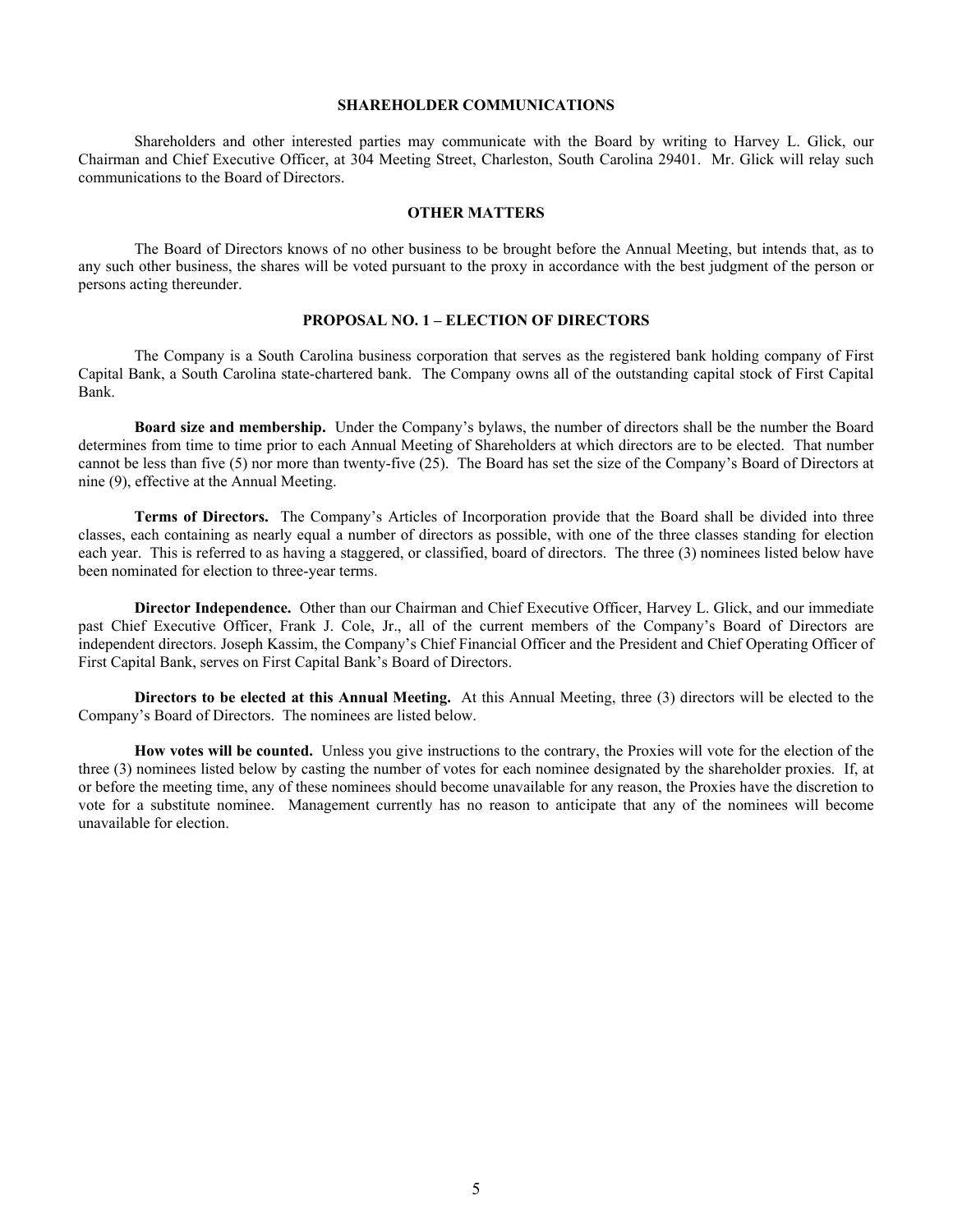**Votes needed to elect.** The three (3) nominees receiving the highest number of votes will be elected.

**Nominations.** The Company's Nominating Committee has nominated the three (3) nominees listed below to terms indicated.

**Nominees.** The following table lists the names and other relevant information for each of the three (3) individuals nominated for election to the Company's Board of Directors:

|                                   |     | <b>Director</b>       |                                                                                                                                                                 |
|-----------------------------------|-----|-----------------------|-----------------------------------------------------------------------------------------------------------------------------------------------------------------|
| <b>Name</b>                       | Age | <b>Since</b>          | <b>Principal Occupation and Business Experience</b>                                                                                                             |
| Three-Year Terms                  |     |                       |                                                                                                                                                                 |
| Julius "Jules"<br>Anderson, Jr.   | 71  | 2018                  | President & CEO, Anderson Insurance Associates, Inc.<br>(independent insurance agency), Charleston, SC, 1980–<br>present.                                       |
| William Melvin<br>Brown III, M.D. | 52  | <b>New</b><br>Nominee | Physician, Trident Medical Center, Charleston, SC, Ralph H.<br>Johnson VA Medical Center, Charleston, SC, and Lexington<br>Medical Center, Columbia, SC.        |
| John B. McCoy                     | 78  | 2017                  | Director, Onex Corporation; Member, Advisory Board,<br>Second Curve Capital. Former Chairman and Chief<br>Executive Officer of Bank One Corporation, 1984–1999. |

**THE BOARD OF DIRECTORS RECOMMENDS THAT SHAREHOLDERS VOTE FOR THE ELECTION OF EACH OF THE NOMINEES FOR DIRECTOR LISTED ABOVE. THE THREE (3) NOMINEES RECEIVING THE HIGHEST NUMBER OF VOTES WILL BE ELECTED.**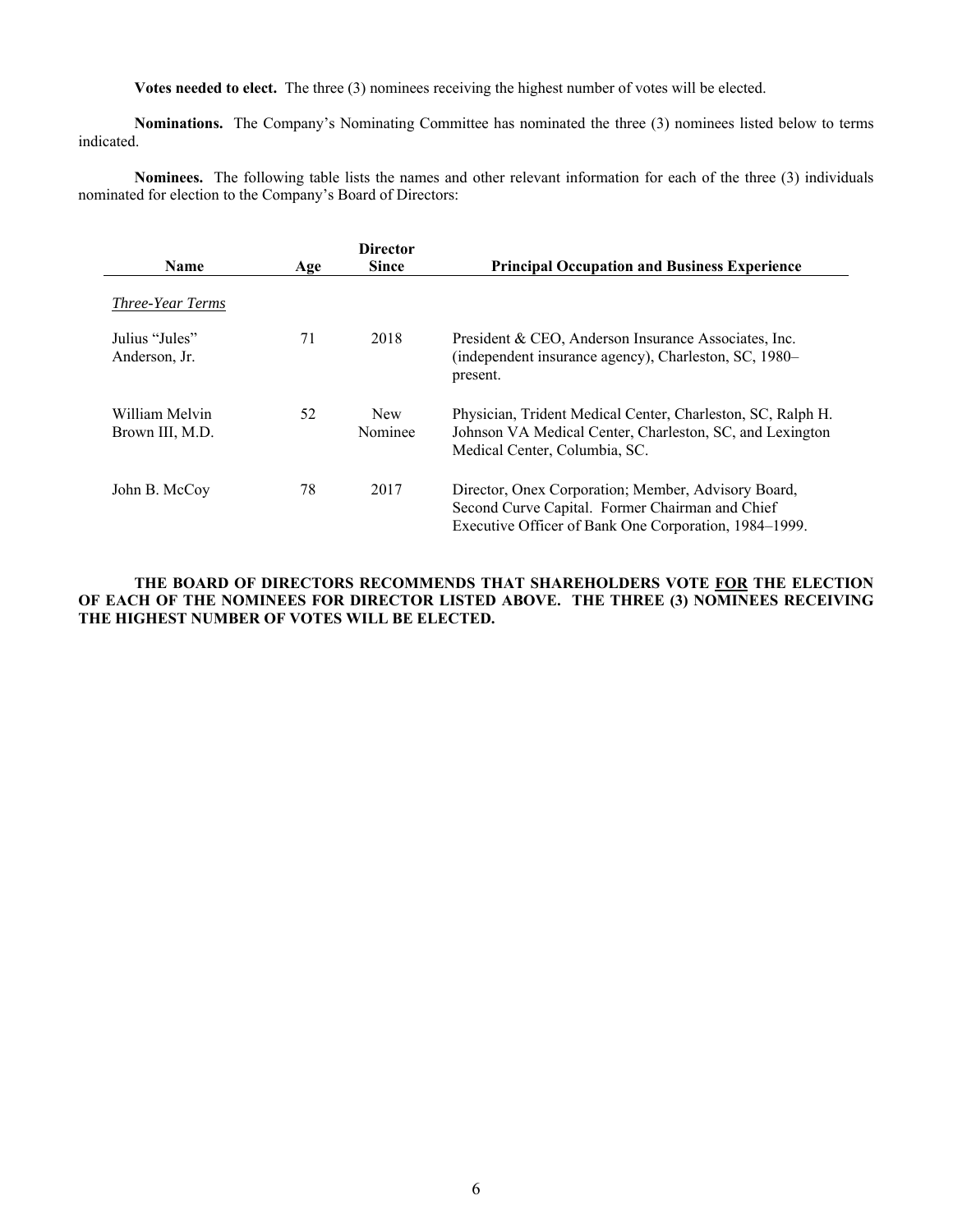# **MANAGEMENT OF THE COMPANY**

#### **Incumbent Directors**

 The following table lists the names and other relevant information for each individual serving as a director of the Company and/or the Bank.

|                                   |     | <b>Term</b>    |                                                                                                                                                                                                                                               |
|-----------------------------------|-----|----------------|-----------------------------------------------------------------------------------------------------------------------------------------------------------------------------------------------------------------------------------------------|
| Name                              | Age | <b>Expires</b> | <b>Principal Occupation and Business Experience</b>                                                                                                                                                                                           |
| Frank J. Cole, Jr.                | 68  | 2022           | Former President and Chief Executive Officer, First Capital<br>Bancshares, Inc., Charleston, SC, 2017-2020; Former Chief<br>Executive Officer, First Capital Bank, Charleston, SC, 2017-<br>2020.                                             |
| Raymond N. DuBois,<br>M.D., Ph.D. | 67  | 2023           | Director of Hollings Cancer Center at the Medical University<br>of South Carolina, Charleston, SC, 2020-present.                                                                                                                              |
| Barry A. Emerson                  | 70  | 2024           | Owner and Certified Public Accountant, Barry A. Emerson,<br>CPA, LLC, Charleston, SC, 1997-present.                                                                                                                                           |
| Harvey L. Glick                   | 71  | 2023           | Director and Chairman, First Capital Bancshares, Inc.,<br>Charleston, SC, 2017-present; President and Chief Executive<br>Officer, First Capital Bancshares, Inc., 2021–present; Chief<br>Executive Officer, First Capital Bank, 2021–present. |
| H. Lee Howell, Jr.                | 53  | 2024           | President and Owner, Scotland Motors, Inc. (auto<br>sales/service), Laurinburg, NC, 1996-present.                                                                                                                                             |
| Joseph Kassim*                    | 36  |                | Chief Financial Officer, First Capital Bancshares, Inc.,<br>Charleston, SC, 2021–present; President and Chief Operating<br>Officer, First Capital Bank, 2019–present.                                                                         |
| James W. Mason III                | 67  | 2022           | President and Owner, The Mason Company<br>(appraisal/property management service/broker), Laurinburg,<br>NC, 1983-present.                                                                                                                    |
| Michael C. Robinson               | 78  | 2024           | Owner and President, Charleston Appraisal Service, Inc. (real<br>estate appraisal services), Charleston, SC 1983-present.                                                                                                                     |
| John D. Russ                      | 74  | 2024           | Director and Vice Chairman, First Capital Bancshares, Inc.,<br>2017-present.                                                                                                                                                                  |
|                                   |     |                |                                                                                                                                                                                                                                               |

\* Bank board member only

#### **Director Qualifications**

In evaluating a director candidate, the Nominating Committee or the full Board considers a variety of factors, including the knowledge, experience, integrity and judgment of each candidate; the potential contribution of each candidate to the diversity of backgrounds, experience and competencies which the Company desires to have represented on the Board; each candidate's ability to devote sufficient time and effort to his or her duties as a director; and any core competencies or technical expertise necessary to provide oversight to the Company's operations. With the exception of our Chairman and Chief Executive Officer, Harvey L. Glick, and our immediate past Chief Executive Officer, Frank J. Cole, Jr., all of the current members of the Company's Board of Directors are independent directors. Joseph Kassim, the Company's Chief Financial Officer and the President and Chief Operating Officer of First Capital Bank, serves on First Capital Bank's Board of Directors. The Nominating Committee believes that all of the current directors are independent of the influence of any particular shareholder or group of shareholders whose interests may diverge from the interests of our shareholders as a whole.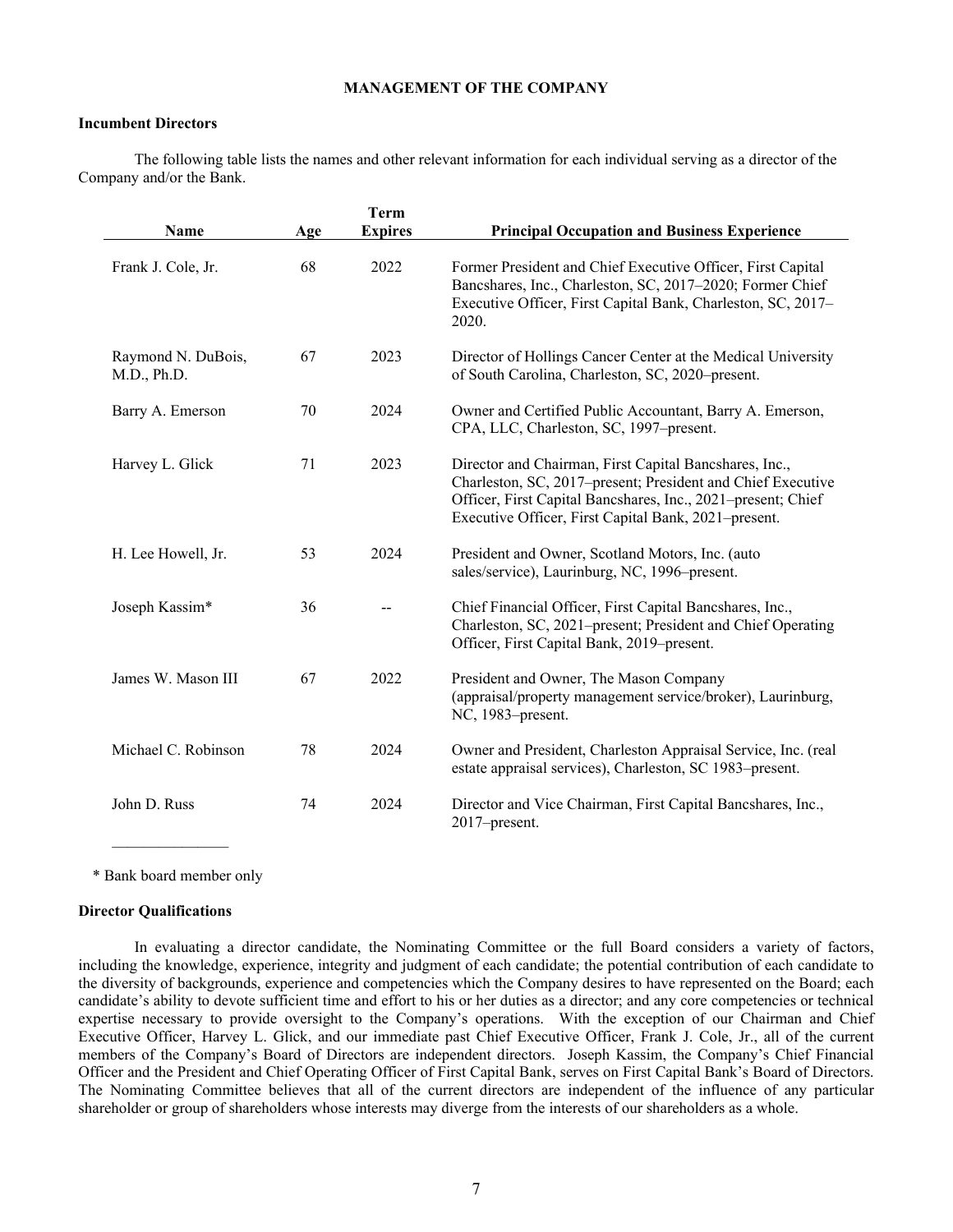Each current director also brings a strong and unique background and set of skills to the Board, giving the Board, as a whole, competence and experience in a wide variety of areas, including corporate governance and board service, executive management, finance and other industries. Additionally, many of our directors have significant experience serving in leadership roles in the banking industry, including boards of directors and in executive management roles. The following discussion of each director's specific experience, qualifications, attributions or skills led the Nominating Committee to conclude that he should serve as a director of the Company.

*Julius "Jules" Anderson, Jr*. Mr. Anderson started his insurance career in the early 1970s. He is now serving as the CEO of Anderson Insurance Associates, Inc., a full-service independent insurance agency with offices located in Charleston, Hilton Head, Pawleys Island, Aiken and Greenville, South Carolina. Mr. Anderson has served as Chairman of the Independent Insurance Agents and Brokers of South Carolina, and President of the Independent Insurance Agents of Charleston. He has also served on the advisory boards of several major insurance companies and on the South Carolina Department of Insurance Coastal Property Task Force. He currently serves on the Board of the SCMMA, appointed by the Governor. He served as a national board member of the Independent Insurance Agents of America and as a member of the Finance Committee.

Mr. Anderson is an active member of the Charleston community. He is an Elder of First (Scots) Presbyterian Church, served as Chairman of the Association for the Blind and Visually Impaired, Board Member of the Charleston County Assessment Appeals Board, past President of the Sertoma Club of Charleston, past Chairman of Big Brothers Big Sisters of Charleston, a Board Member of My Sister's House, Board Chairman of Life Management Center, President of the Charleston Bible Society, member of the Limestone College Board of Trustees, board member of the Charleston Trident Chamber of Commerce, and Trustee of the Thornwell Home for Children in Clinton, South Carolina. Mr. Anderson is a graduate of Limestone College with a bachelor's degree in Business Administration and Management.

*William Melvin Brown III, M.D.* A native Charlestonian, Dr. Brown is a 1991 graduate of the U.S. Naval Academy. After years of service and two sea tours in the Navy, he returned to Charleston to teach naval science at The Citadel. While at The Citadel, he earned a masters degree in education and biology and went on to graduate school at the Medical University of South Carolina in 2002. Following graduation from the Medical University of South Carolina, he returned to active duty in the Navy as a physician. During his twenty years of service, Dr. Brown received the Navy Commendation Medal six times, the Navy Achievement Medal twice, a Presidential Citation, and two Battle Efficiency ribbons.

 Dr. Brown now holds staff privileges at Trident Medical Center and the Ralph H. Johnson VA Medical Center in Charleston, as well as the Lexington Medical Center in Columbia, South Carolina. He was elected to the Medical University of South Carolina Board of Trustees in 2018 as the medical profession representative from the Sixth Congressional District. He is an active member of St. Patrick's Catholic Church and the Owls Whist Club. He sits on the Board of Trustees of the Porter-Gaud School, an independent coeducational college preparatory school in Charleston.

*Frank J. Cole, Jr*. Mr. Cole has over 30 years of banking experience and has demonstrated success at building and leading high‐performance community banks with a focus on team building and shareholder value. He has operated both public and privately‐held banking companies with extensive experience in capital management and capital raising. Mr. Cole is a certified public accountant. Mr. Cole joined the Board of Directors of Southern Financial Corporation and The Southern Bank in late 2020. Mr. Cole was asked to serve as Chairman of The Southern Bank and agreed to do so in early 2021. From 1997 until his retirement in 2012, he was a founder, director, Secretary, Executive Vice President and Chief Financial Officer of Carolina Financial Corporation, a \$2.1 billion publicly‐traded bank holding company that was headquartered in Charleston, SC. Mr. Cole was President and Director of Community FirstBank of Charleston, which operated branches throughout South Carolina and coastal North Carolina. He was a Director of Crescent Mortgage, a subsidiary of Community FirstBank of Charleston, which operated a wholesale mortgage facility in 44 states.

 From 1993–1995, Mr. Cole served as Senior Vice President and City Executive in Charleston, SC for United Savings Bank, Greenwood, SC. He was responsible for developing retail and commercial business in the Charleston market. He raised \$40 million in core deposits in the first six months resulting in the second lowest cost of funds in a 17-branch bank. United Savings Bank was acquired by First Union in 1995. In 1985, Mr. Cole was hired by a struggling mutual thrift, Home Federal Savings Bank, Charleston, SC, to help develop and execute a new business plan. As Executive Vice President and Chief Financial Officer, he and the management team made significant changes to the business model including a \$14 million capital raise and listing on the AMEX. Home Federal was sold to SouthTrust in 1992 for a 500% return on the initial shareholders' investment.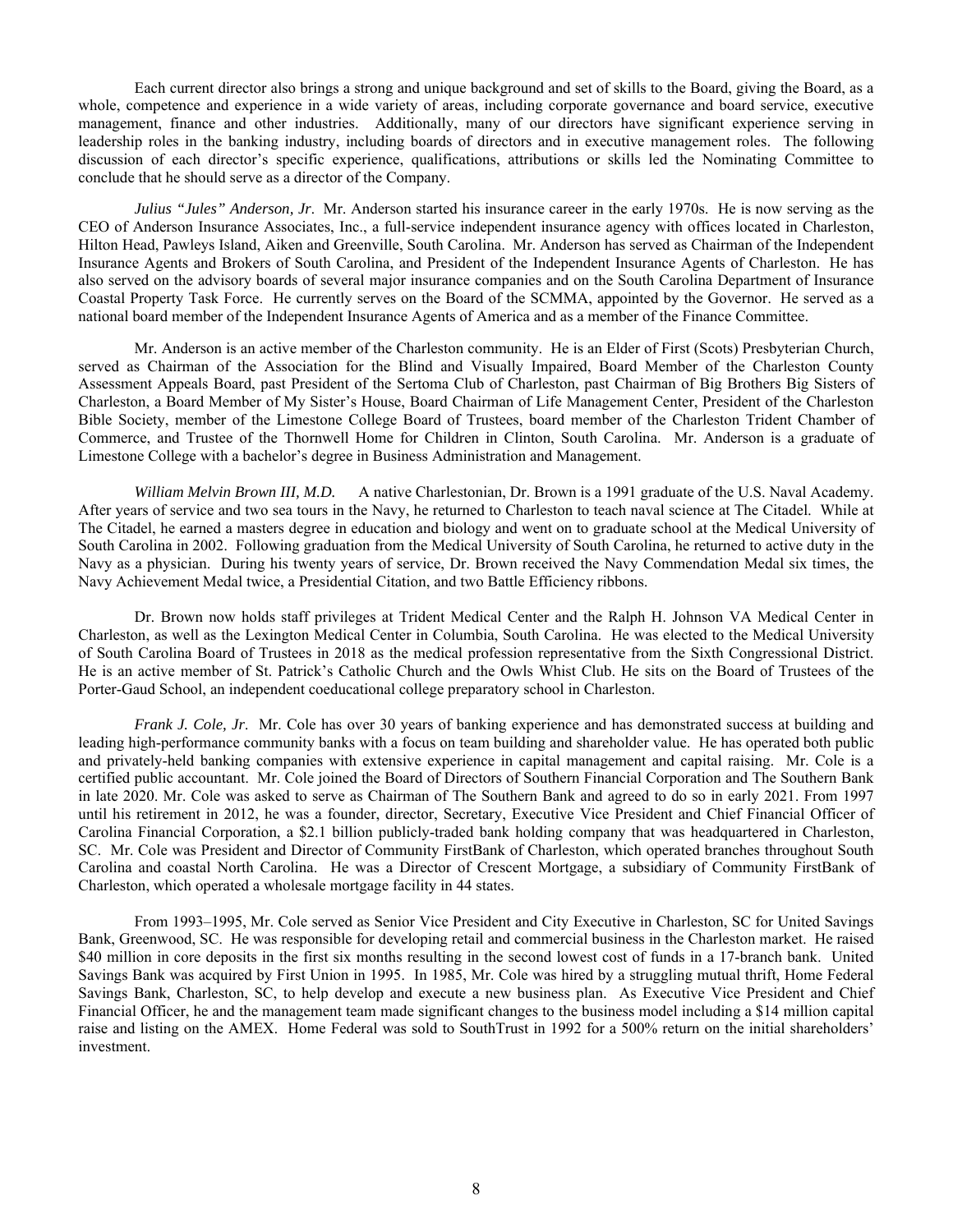From 1980–1985, Mr. Cole worked for Peat, Marwick, Mitchell & Co. (now KPMG). His clients were primarily financial institutions and manufacturing firms. He has experience with SEC registrants along with mergers and acquisitions. In 1980, Mr. Cole graduated Magna Cum Laude from Furman University with a Bachelor of Arts in Accounting. He received his CPA in 1984. Mr. Cole is a 36-year member of the Exchange Club of Charleston, and is past Chairman of the Make-A-Wish Foundation of South Carolina, Inc. He is also a member of the American Institute of Certified Public Accountants and the South Carolina Association of Certified Public Accountants and was a long-term member of the Financial Managers Society, Inc.

*Raymond N. DuBois, M.D., PhD.* Dr. DuBois is an internationally renowned expert for his studies on the molecular and genetic basis for colorectal cancer. His laboratory examines the molecular mechanisms by which inflammatory mediators affect intestinal epithelial biology, the tumor microenvironment, and colon cancer development. Dr. DuBois served as Dean of the College of Medicine at the Medical University of South Carolina since March 2016 and is currently Director of Hollings Cancer Center at MUSC. For four years prior to coming to MUSC, Dr. DuBois was the Executive Director of the Biodesign Institute at Arizona State University with a joint appointment as Professor of Medicine in the Mayo College of Medicine. He was the founding Provost and Executive Vice President and Professor of Cancer Medicine and Cancer Biology at the University of Texas MD Anderson Cancer Center in Houston from 2007 to 2012. From 1998 to 2004, he directed Vanderbilt's Division of Gastroenterology, Hepatology, and Nutrition, and served as Director of the Vanderbilt‐Ingram Cancer Center from 2005 to 2007.

 Dr. DuBois is a member of the National Academy of Medicine (USA) and a Fellow of the American Association for the Advancement of Science and AACR, as well as the Royal College of Physicians (London). He is a Past President of the American Association for Cancer Research, the Southern Society for Clinical Investigation, and the International Society for Gastrointestinal Cancer. DuBois is currently a member of the American Clinical and Climatological Association, the Association of American Physicians, and the American Society for Clinical Investigation. During his career as a physician‐scientist, Dr. DuBois has published over 160 peer-reviewed research articles, more than 60 article reviews, 25 book chapters, and three books. His work has been cited over 52,000 times according to Google Scholar. He is a co-inventor of a method to identify and prevent cellular genes needed for viral growth and cellular genes that function as tumor suppressors in mammals which led to the creation of a new biotech company (Avatar) in Nashville, TN. Dr. DuBois served as one of Avatar's founding scientists.

 Dr. DuBois also served as the President and Chair of the AACR Foundation Board of Directors and as a member of the Board of Directors for the American Cancer Society's Cancer Action Network. In the past, he served as a member of the Stand Up to Cancer Executive Management Board and is currently serving as a Vice Chair on its Scientific Advisory Board. He served as a Chair and member of the National Cancer Institute's Board of Scientific Councilors. Dr. DuBois also chairs the Scientific Advisory Board for the German National Cancer Institute (DKFZ) and its Clinical Research Network (NCT). Recently, he was named as Executive Chair of the Board for the Mark Foundation for Cancer Research. Dr. DuBois earned a bachelor's degree from Texas A&M University with honors and a doctoral degree from the University of Texas Southwestern Medical Center in Dallas. He obtained a medical degree from the University of Texas Health Science Center in San Antonio, followed by an Osler Medicine internship and residency, and a gastroenterology fellowship at the Johns Hopkins Hospital in Baltimore.

 *Barry A. Emerson*. Mr. Emerson has been the owner of Barry A. Emerson, CPA, LLC since 1997. Prior to that, he worked as a certified public accountant with two accounting firms beginning in 1979. Mr. Emerson graduated from the Baptist College at Charleston in 1979 with a Bachelor of Science degree and became a certified public accountant in 1981. He is a member of the American Institute of Certified Public Accountants and the South Carolina Association of Certified Public Accountants.

Mr. Emerson has been a member of the Exchange Club of Charleston since 1981 where he has served as treasurer of both its Coastal Carolina Fair, fundraising arm, and its Foundation, charitable entity. He was awarded both its Man of the Year and Andrew awards for his service to the Club and community.

 *Harvey L. Glick*. Mr. Glick was appointed as President and Chief Executive Officer of First Capital Bancshares, Inc. and as Chief Executive Officer of First Capital Bank in 2021. He is the former CEO, founder and director of several banks in Ohio, North Carolina, South Carolina and Florida. He was a founding director of Insignia Bank in Sarasota, FL. Mr. Glick helped organize the bank and served on the board for ten years. Insignia Bank agreed to be acquired by Stonegate Bank in 2017. In 2014, he was instrumental in the recapitalization of Bank of the Carolinas, Mocksville, NC. Bank of the Carolinas was a troubled bank on the verge of failure. Mr. Glick assumed the role of Executive Chairman of the Board and successfully led a \$45.8 million recapitalization of the bank and its eventual sale to Bank of the Ozarks in 2015. Mr. Glick served as President and CEO of Insight Bank, Worthington, OH from December 2008 through August 2014. Under his leadership, Insight Bank grew from \$50 million in assets to \$250 million and was sold to Cincinnati-based First Financial Bank in 2014.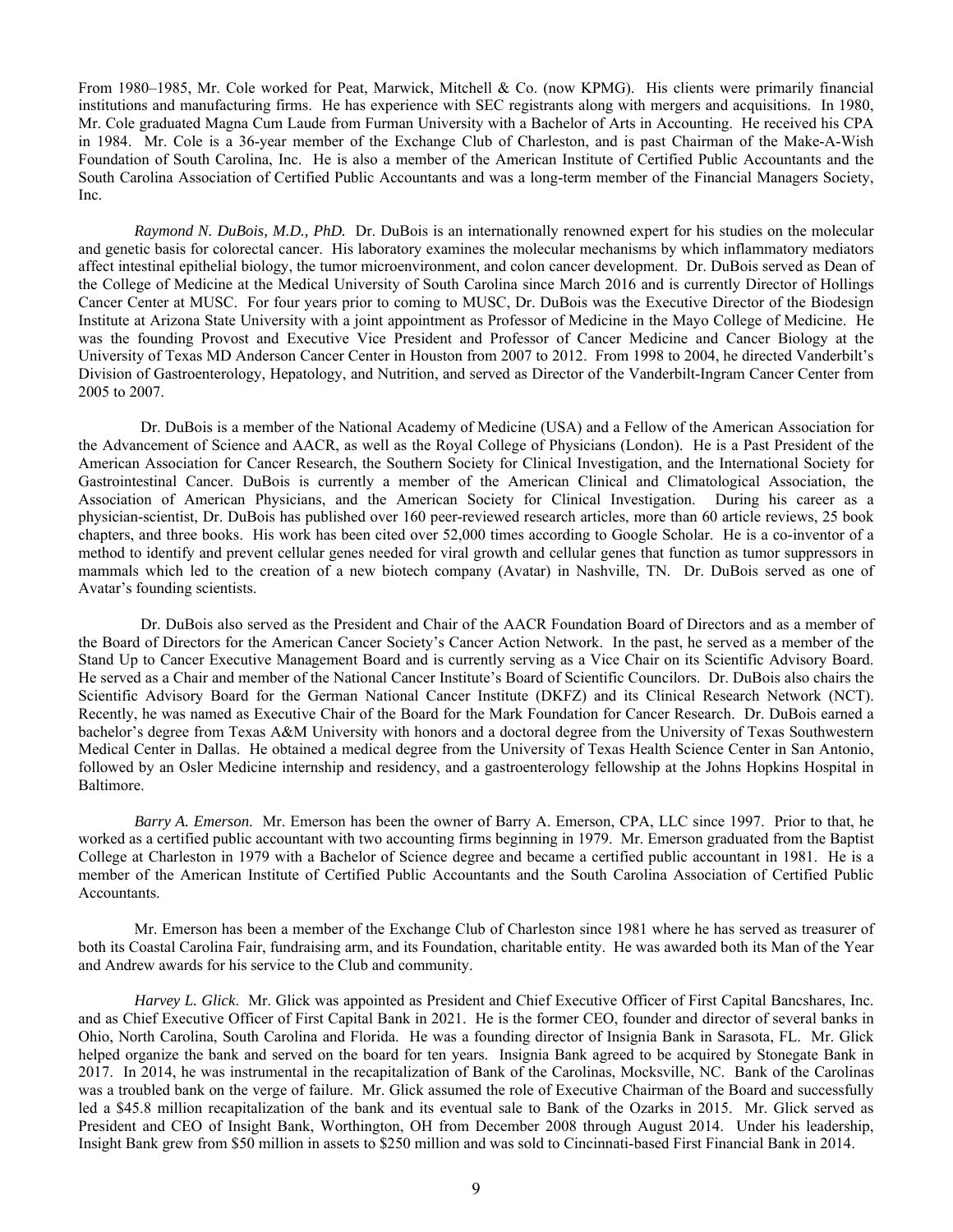Mr. Glick began his banking career in 1980 at State Savings Bank in Columbus, OH, after many years as an accountant and chief financial officer for local businesses. He served as Founding Chairman and CEO of Prospect Bank until its sale to Sky Financial Group in 2004. He served as Executive Vice President of Sky Bank until July 2006. He is a former Chairman of the Board of Century Bank of Columbus and was a Board member of State Savings Bank of Arizona. He also served on the Board of Carolina Financial Corporation (CresCom Bank) in Charleston, SC.

 In August 2011, he was appointed to the Banking Commission for the State of Ohio by Governor John Kasich and served until December 2016. In 2003, he received the Ernst & Young Entrepreneur of the Year Award for Central Ohio. In the past, he has been a Member of the Board of Directors of the Worthington Education Foundation. He also served on the Board of Directors of Science & Technology Campus Corporation, which owns the assets of The Ohio State University Research and Development Park and Incubator and numerous other boards. In November 2019 he was elected to the Hollings Cancer Center Advisory Board, MUSC Charleston, where he serves on the Executive Committee. He received a Bachelor of Science in Accounting from The Ohio State University in 1973.

*H. Lee Howell, Jr.* Mr. Howell is the owner of Scotland Motors, Inc. in Laurinburg, NC and has been President of Scotland Motors since 1996. Scotland Motors is an independent automobile dealership which has received numerous awards, including in 2012 being one of the Top 50 Independent Dealers across the United States according to Auto Dealer Monthly. In 2009, Mr. Howell received the Quality Dealer of the Year award from the Carolinas Independent Automobile Dealers Association. Scotland Motors, Inc. received the 2017 Business of the Year award from the Laurinburg/Scotland County Area Chamber of Commerce and in 2018 received the Business of the Year award from UNCP Office for Regional Initiatives. Mr. Howell also owns real estate investment companies, Lee Howell, Inc. and Howell Land Company, LLC, as well as an auto rental company, Scotland Leasing and Rental, Inc.

 Mr. Howell currently serves on the boards of the Scotland County Economic Development Corporation, the Richmond Community College Foundation, the Board of Trustees of The O'Neal School in Pinehurst, North Carolina, the Scotland Family Counseling Center, and the Scotland County Concerned Citizens for the Homeless. In 2015, Mr. Howell served as Chairman of the Scotland County Chamber of Commerce and as Chair of the Richmond Community College Foundation Board. From 2017–2018, Mr. Howell was the Chair of the Board of Trustees of The O'Neal School.

 Mr. Howell graduated from Flora McDonald Academy in North Carolina in 1987. He is a member of First Baptist Church of Laurinburg where he has served as a deacon. He is also a member of the Laurinburg Rotary Club, and he has served as Director of First Capital Bank since 1999.

*Joseph Kassim.* Mr. Kassim has over 15 years of experience in the banking industry. He began his career at Elliott Davis, an accounting firm where he worked as an auditor and consultant with financial institutions ranging in size from \$50 million to more than \$10 billion in assets. In 2013, Mr. Kassim joined CresCom Bank as Chief Accounting Officer as well as the Director of Mergers and Acquisitions where he assisted the bank in a number of areas including assisting the bank in going public in 2014. During Mr. Kassim's time at CresCom, the bank grew from \$800 million in assets to over \$2 billion in assets through organic growth as well as acquisitions of other financial institutions. In 2019, he joined First Capital Bank as President and Chief Operating Officer. Mr. Kassim is a certified public accountant and has worked with several non-profits in the Charleston area. He currently serves as the treasurer and a member of the executive committee of the South Carolina Infant Mental Health Association. Mr. Kassim is a member of the South Carolina Association of Certified Public Accounts and an active member of East Cooper Baptist Church.

 *James W. Mason III*. Mr. Mason has been the President and owner of The Mason Company since 1983. The Mason Company is an Appraisal/Property Management Company located in Laurinburg, NC. Mr. Mason graduated from Wingate College in 1975 with an A.A. degree, and he is a 1977 graduate of Appalachian State University with a Bachelor of Science degree in Business Administration. He earned his SRA designation with the Appraisal Institute in 1984. He also has a general appraiser and broker's license in both North and South Carolina.

 Mr. Mason is a past Chairman of Scotland Memorial Hospital as well as Hospice of Scotland County. He has been an Elder of the Laurinburg Presbyterian Church for many years. He also serves on the Board of Trustees of Wingate University. Mr. Mason has received numerous awards for his community service. Mr. Mason served as a director of First Capital Bank from June 2007 to November 2017.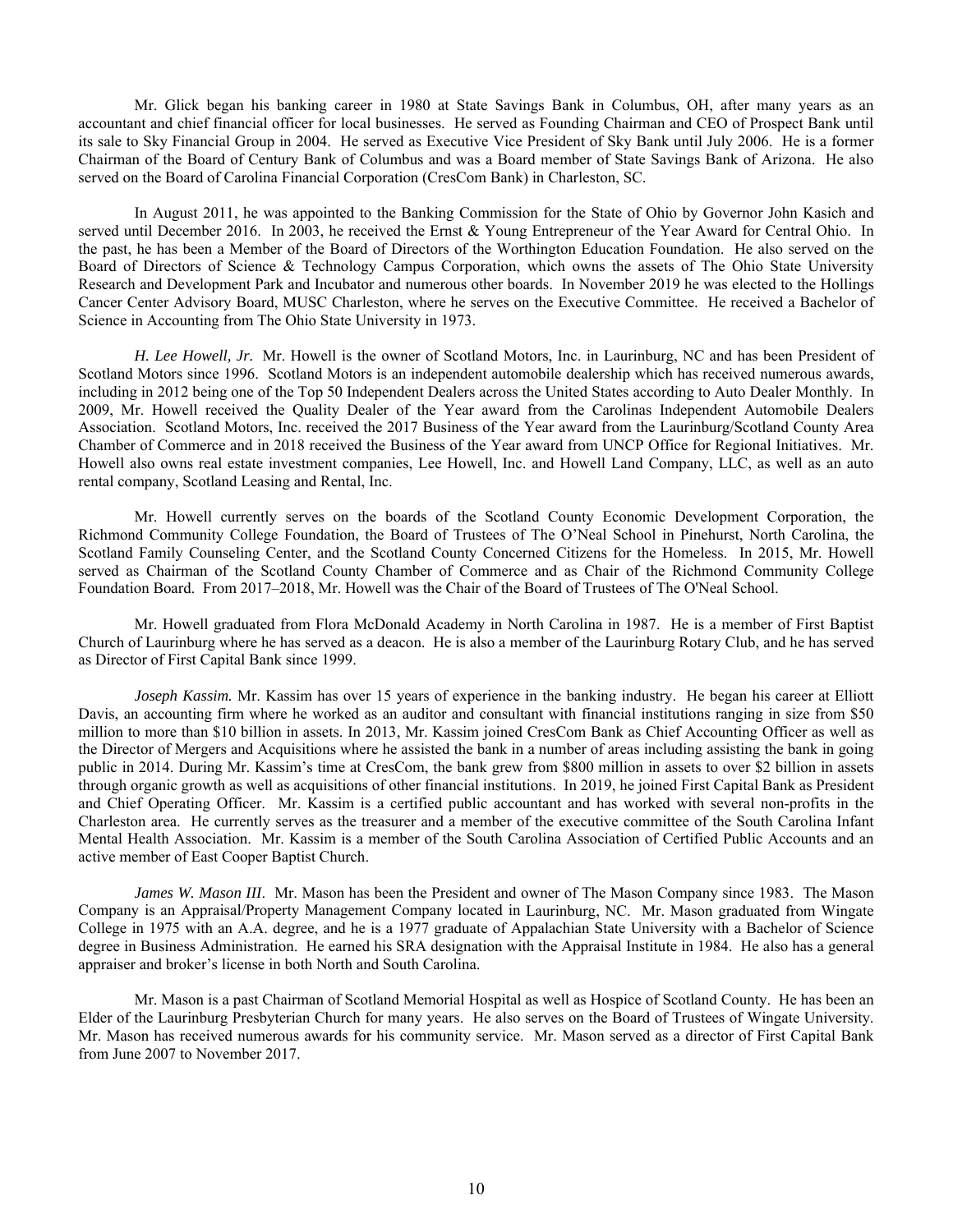*John B. McCoy*. Mr. McCoy retired as Chairman and Chief Executive Officer of Bank One Corporation in December 1999, where he had been CEO since 1984. During his tenure as CEO, the company grew from \$9.1 billion in assets to \$269.4 billion. Prior to moving to the parent company in 1983 as President and Chief Operating Officer, he was president of Bank One, Columbus, NA from 1977 until 1983, and of Bank One Trust Company, NA in 1981. He joined Bank One (then City National Bank & Trust Company) in 1970 and was the third generation of McCoys to be associated with the Bank One organization. While at Bank One, he was a member of the Federal Advisory Council and the Board of the Bankers Roundtable. During his tenure as CEO, Mr. McCoy participated in more than 100 acquisitions of other financial institutions including American Fletcher (Indianapolis), Marine Corporation (Milwaukee), Valley Bank (Arizona), First USA (Wilmington), Team Bank (Dallas), and First Chicago. Bank One also purchased M Corp. (Dallas) from the FDIC and participated in a number of other federally assisted transactions in Texas and elsewhere.

 Born in Columbus, Ohio, Mr. McCoy is a graduate of the Columbus Academy where he was president of his class. He graduated from Williams College in Williamstown, Massachusetts in 1965 with a B.A. degree in history, and received an honorary Doctor of Laws degree from that institution in 1992. He also holds an M.B.A. degree in finance from Stanford University's Graduate School of Business. In 1994, he was honored by the Stanford Business School Alumni Association with the Ernest C. Arbuckle Award. In addition, he has an honorary Doctor of Business Administration degree from The Ohio State University, an honorary Doctor of Laws degree from Kenyon College and, in 2008, he received an honorary Doctor of Business degree from Michigan State University.

 Mr. McCoy is a retired director of AT&T Inc. and of Cardinal Health, Inc. and is former board chair and member of the board of directors of Battelle Memorial Institute. In addition, he is a past member of Capitol South Community Urban Redevelopment Corporation in Columbus. He was also formerly chairman and past chairman of the PGA Tour Policy Board. Mr. McCoy is a former member of the board of trustees of Williams College and of Stanford University and past chairman of the board of trustees of Kenyon College. He served on the Advisory Council of the Graduate School of Business at Stanford University. Mr. McCoy is currently a director of Onex Corporation (TSX: OCX.SV). He also sits on the Advisory Board of Second Curve Capital.

*Michael C. Robinson*. Mr. Robinson is a native of Charleston, SC and the owner and President of Charleston Appraisal Service, Inc., which he founded in 1983. He is a licensed real estate broker as well as a certified general real estate appraiser with MAI and SRA designations. In 1987, Mr. Robinson was an organizer of Lowcountry Savings Bank, Mount Pleasant, SC, and served as Chairman of both the Board of Directors as well as the Loan Committee until the bank's merger with Carolina First Bank in 1997. Since 1990, Mr. Robinson has been a member of the Board of Zoning Appeals of the City of Charleston for more than 30 years and is currently its chairman. In addition to his real estate appraisal business, he is also active in real estate development and investment in Charleston, SC. Mr. Robinson was also on the City of Charleston's Strategic Planning Committee in 1999. In 2004, he received a Papal appointment to Knighthood in the Equestrian Order of the Holy Sepulchre in Jerusalem.

 Mr. Robinson is a 1965 graduate of The Citadel with a Bachelor of Arts in English and has been inducted into The Citadel's Business School Hall of Fame. Upon graduation, he was commissioned as a Second Lieutenant in the U.S. Army, serving as commander of a nuclear warhead team in a NATO assignment in Germany. Mr. Robinson resigned from the U.S. Army as a Captain, after which he began his career as a real estate appraiser for the Charleston County Assessor's Office and Home Federal Savings and Loan Association.

*John D. Russ.* Mr. Russ has over 44 years of experience with several banks in the southeastern United States. He most recently served as the President and CEO of Carolina Financial Corporation, a \$2.1 billion bank holding company that was headquartered in Charleston, South Carolina. Carolina Financial Corporation was acquired by United Bankshares, Inc., Charleston, West Virginia, in 2020. Carolina Financial's commercial banking subsidiary, CresCom Bank (now United Bank), operates branches in the Charleston, Myrtle Beach, Columbia, and Greenville, South Carolina markets, as well as the Wilmington and other southeastern North Carolina markets. Its Crescent Mortgage subsidiary is a wholesale mortgage banking company located in Atlanta, GA, that originates home mortgage loans in 44 states. Crescent Mortgage is now a subsidiary of United Bank. Mr. Russ co-founded Carolina Financial Corporation in 1997.

 From 1995 through 1998, Mr. Russ was a consultant in the banking and mortgage banking industries. His clients included State Savings Bank (Columbus, OH) and Fannie Mae. In 2007, he served as a consultant to and investor in the newly-organized Insignia Bank, Sarasota, FL. Insignia Bank agreed to be acquired by Stonegate Bank in 2017. In 2014, Mr. Russ served as an investor in and a director of the recapitalized Bank of the Carolinas, Mocksville, NC until its sale to Bank of the Ozarks in 2015.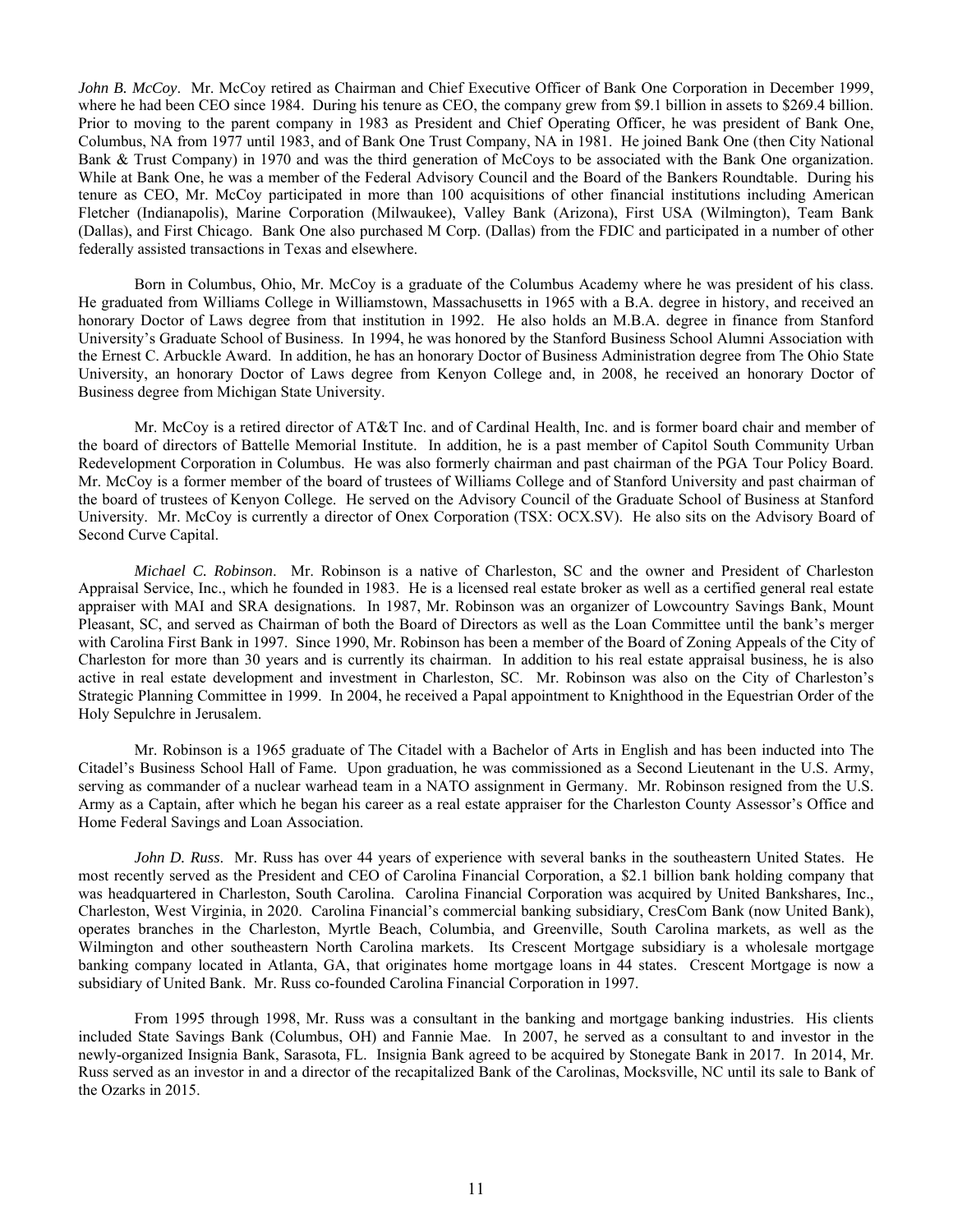Mr. Russ started his banking career with Home Federal Savings Bank in Charleston, SC in 1970. He served in various capacities, including Executive Vice President, COO, Secretary, Vice Chairman and Director until its sale to SouthTrust Bank in 1993. He is a 1970 graduate of the University of South Carolina, where he earned his bachelor's degree with a major in Business Administration. Mr. Russ is a member of the Carolina Yacht Club, the Hibernian Society, and Metropolitan Exchange Club. He serves as a member of the Citizens Advisory Council of the Hollings Cancer Center at the Medical University of South Carolina and has served in many capacities with numerous not-for-profit organizations including the Trident United Way, the Carolina Lowcountry Chapter, American National Red Cross and the Charleston Metro Chamber of Commerce.

#### **Director Relationships**

None of the Company's directors is currently a director of any corporation with a class of securities registered pursuant to section 12 of the Securities Exchange Act of 1934 (the "Exchange Act") or subject to the requirements of section 15(d) of the Exchange Act, or any corporation registered as an investment company under the Investment Company Act of 1940.

#### **Meetings and Committees of the Board of Directors**

It is anticipated that the Board of Directors of the Company will meet at least quarterly during 2022 and that the Board of Directors of the Bank, or the executive committee of the Bank's Board of Directors, will meet monthly.

The Boards of Directors of the Company and the Bank have designated several standing committees including an audit committee, compensation committee, and nominating committee. The audit committee has established pre-approval policies and procedures that involve an assessment of the performance and independence of the Company's independent registered public accounting firm, evaluation of any conflicts of interest that may impair the independence of the independent registered public accounting firm and pre-approval of an engagement letter that outlines all services to be rendered by the Company's independent registered public accounting firm. The compensation committee reviews and recommends to the Board the annual compensation, including salary, equity-based grants, incentive compensation, and other benefits for senior management and other Company and Bank employees. The compensation committee also reviews the salaries and compensation programs required to attract and retain the executive officers of the Company and the Bank and has approval authority for compensation of executive officers and recommends for approval the compensation of the chief executive officer to the Board of Directors. The duties of the nominating committee are: (1) to assist the Board of Directors by identifying individuals qualified to become board members and to recommend to the board the director nominees for the next meeting of shareholders at which directors are to be elected; (2) to assist the Board of Directors by identifying individuals qualified to become board members in the event a vacancy on the board exists and that such vacancy should be filled; and (3) to recommend director nominees to the Board of Directors for each board committee, in the event the chairperson of the Board of Directors delegates such responsibility to the nominating committee.

#### **Corporate Governance: Board Leadership and Risk Oversight**

Harvey L. Glick serves as the Company's Chairman and Chief Executive Officer. The Company believes this structure provides the Company and the Board of Directors with strong leadership, appropriate oversight of management and continuity of experience. A combined Chairman and Chief Executive Officer allows the Company to communicate its business and strategy to shareholders, clients, employees, regulators and the public with a single voice.

Responsibility for risk oversight ultimately rests with the Board of Directors. The officers of the Company and its subsidiary bank are responsible for managing the risks on a day-to-day basis. Oversight of the Company's risk management policies and procedures is accomplished by the Board primarily through the committee structure that it has established, which committees receive regular periodic reports from the Company's officers. The committees with primary risk oversight functions are each chaired by independent directors in order to provide a measure of third-party objectivity to the review of the officers' management of risk.

## **Shareholder Communications with Directors**

The Company encourages all shareholders who wish to communicate with any member of the Board of Directors to send such inquiries by mail to Harvey L. Glick, our Chairman and Chief Executive Officer, at 304 Meeting Street, Charleston, South Carolina 29401. The Company will forward all communications to the named director or, if no particular director is named, to the appropriate committee of the Board for consideration.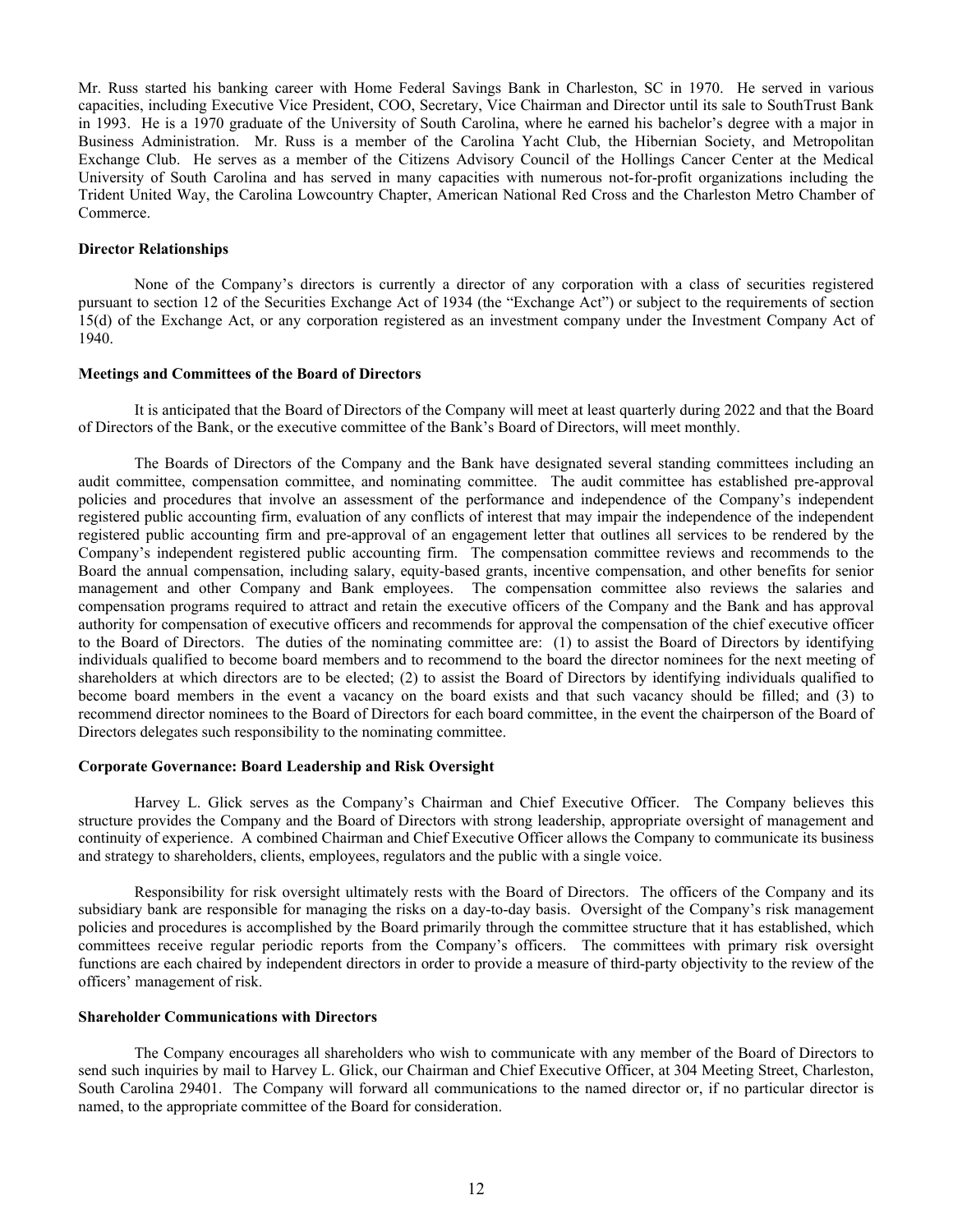# **Indebtedness of and Transactions with Management**

First Capital Bank has, and expects in the future to have, banking transactions in the ordinary course of business with certain of its or the Company's current directors, nominees for director, executive officers and their associates. All loans included in such transactions will be made on substantially the same terms, including interest rates, repayment terms and collateral, as those prevailing for comparable transactions with other persons at the time such loans were made, and will not involve more than the normal risk of collectability or present other unfavorable features.

Loans made by the Bank to Directors and executive officers are subject to the requirements of Regulation O of the Board of Governors of the Federal Reserve System. Regulation O requires, among other things, prior approval of the Board of Directors with any "interested director" not participating, dollar limitations on amounts of certain loans and prohibitions on any favorable treatment being extended to any director or executive officer in any of the Bank's lending matters. To the best knowledge of the management of the Company and the Bank, Regulation O has been complied with in all material respects.